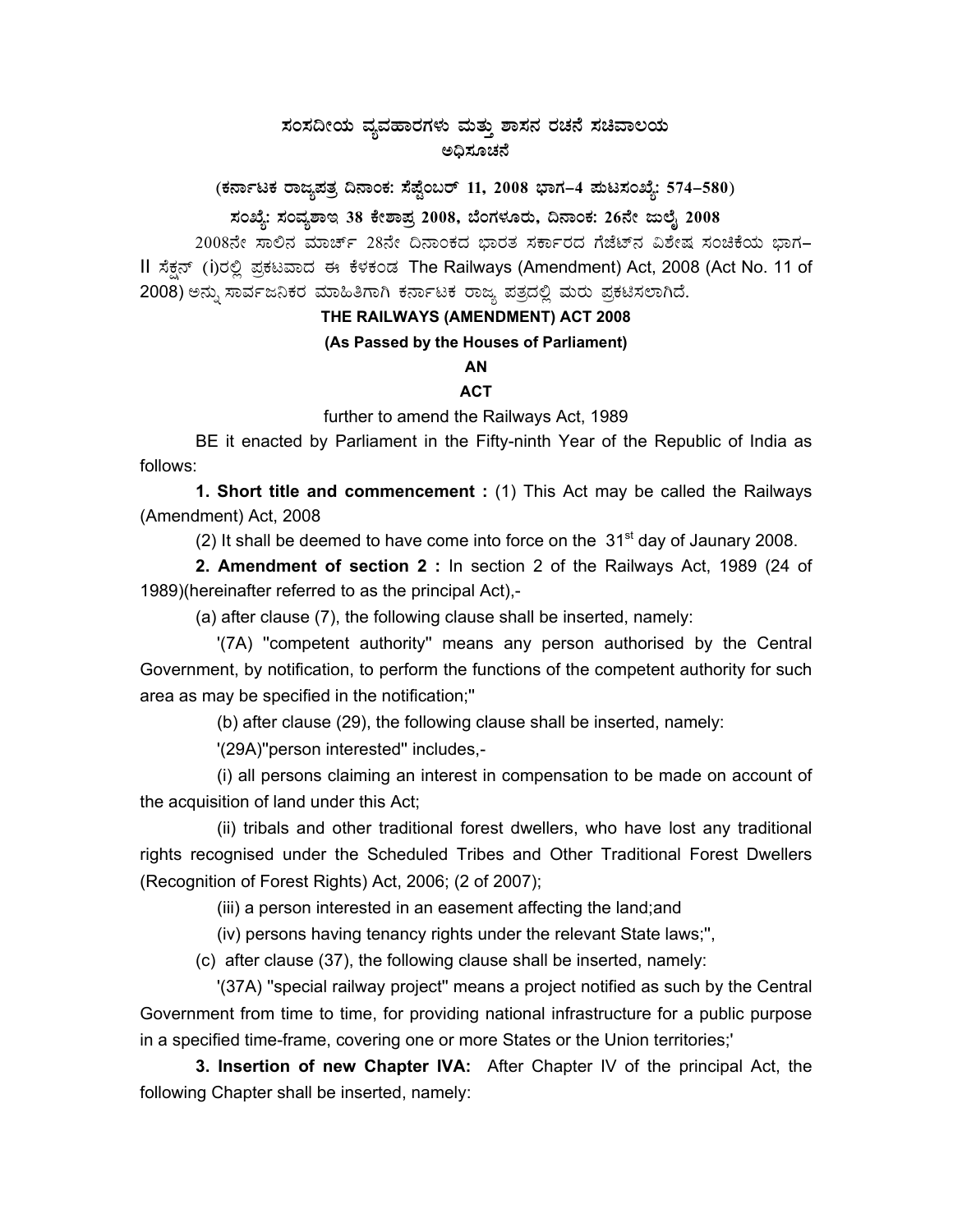#### **CHAPTER IVA**

### **LAND ACQUISITION FOR A SPECIAL RAILWAY PROJECT**

 **20A Power acquire land etc:** (1) Where the Central Government is satisfied that for a public purpose any land is required for execution of a special railway project it, may, by notification declare its intention to acquire such land.

 (2) Every notification under sub-section (1), shall give a brief description of the land and of the special railway project for which the land is intended to be acquired.

 (3) The State Government or the Union territory, as the case may be shall for the purposes of this section, provide the details of the land records to the competent authority, whenever required.

 (4) The competent authority shall cause the substance of the notification to be published in two local newspapers one of which shall be in a vernacular language.

**20B. Power to enter for survey, etc:** On the issue of a notification under subsection (1) of section 20A, it shall be lawful for any person, authorised by the competent authority in this behalf, to-

(a) make any inspection, survey, measurement, valuation or enquiry;

(b)take levels;

(c) dig or bore into sub-soil;

(d) set out boundaries and intended lines of work;

(e) mark such levels, boundaries and lines placing marks and cutting trenches;

or

 (f) do such other acts or things as may be considered necessary by the competent authority.

**20C. Evaluation of damages during survey, measurement etc:** The damages caused while carrying out works on land such as survey,digging or boring sub-soil, marking boundaries or cutting trenches or clearing away any standing crop, fence or forest or doing such other acts or things which may cause damages while acting under section 20B particularly relating to land which is excluded from acquisition proceeding, shall be evaluated and compensation shall be paid to the persons having interest in that land, within six months from the completion of the said works.

**20D. Hearing of objections, etc:** (1) Any person interested in the land may, within a period of thirty days from the date of publication of the notification under subsection (1) of section 20A object to the acquisition of land for the purpose mentioned in that sub-section.

 (2) Every objection under sub-section, (1), shall be made to the competent authority in writing and shall set out the grounds thereof and the competent authority shall give the objector an opportunity of being heard, either in person or by a legal practitioner and may, after hearing all such objections and after making such further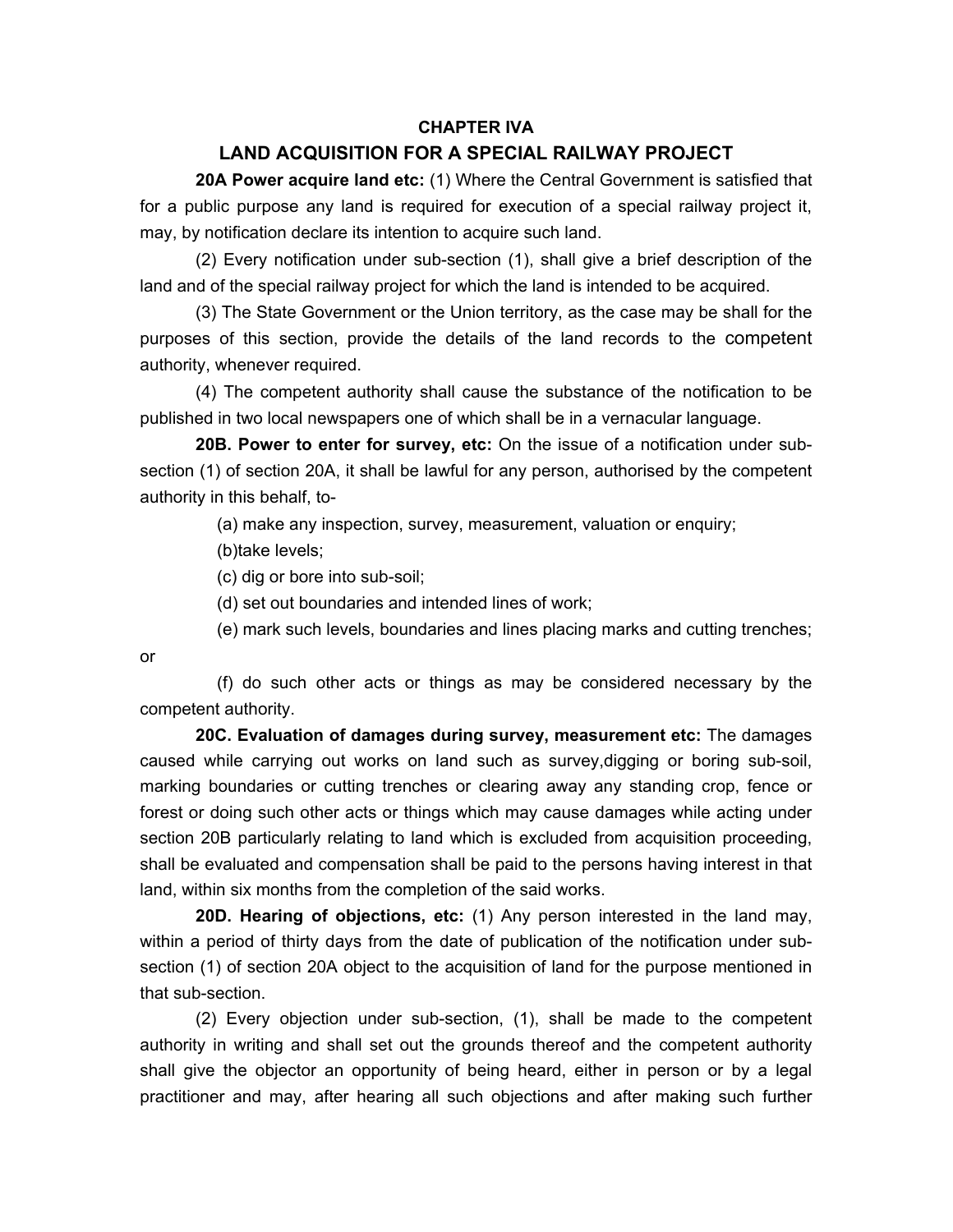enquiry, if any as the competent authority thinks necessary, by order, either allow or disallow the objections.

**Explanation:** For the purposes of this sub-section, ''legal practitioner'' has the same meaning as in clause (i) of sub-section (1) of section 2 of the Advocates Act, 1961. (25 of 1961).

 (3) Any order made by the competent authority under sub-section (2) shall be final.

**20E. Declaration of acquisition :** (1) Where no objection under sub-section (1) of section 20D has been made to the competent authority within the period specified therein or where the competent authority has disallowed the objections under subsection (2) of that section, the competent authority shall, as soon as may be, submit a report accordingly to the Central Government and on receipt of such report, the Central Government shall declare, by notification, that the land should be acquired for the purpose mentioned in sub-section (1) of section 20A.

 (2) On the publication of the declaration under sub-section (1), the land shall vest absolutely in the Central Government free from all encumbrances.

 (3) Where in respect of any land, a notification has been published under subsection (1) of section 20A for its acquisition, but no declaration under sub-section (1) of this section has been published within a period of one year from the date of publication of that notification, the said notification shall cease to have any effect:

 Provided that in computing the said period of one year, the period during which any action or proceedings to be taken in pursuance of the notification issued under subsection (1) of section 20A is stayed by an order of a court shall be excluded.

 (4) A declaration made by the Central Government under sub-section (1) shall not be called in question in any court or by any other authority.

**20F. Determination of amount payable as compensation**: (1) Where any land is acquired under this, Act, there shall be paid an amount which shall be determined by an order of the competent authority.

 (2) The competent authority shall make an award under this section within a period of one year from the date of the publication of the declaration and if no award is made within that period, the entire proceedings for the acquisition of the land shall lapse;

 Provided that the competent authority may, after the expiry of the period of limitation, if he is satisfied that the delay has been caused due to unavoidable circumstances, and for the reasons to be recorded in writing, he may make the award within an extended period of six months:

 Provided further that where an award is made within the extended period, the entitled person shall, in the interest of justice, be paid an additional compensation for the delay in making of the award, every month for the period so extended, at the rate of not less than five percent. of the value of the award, for each month of such delay.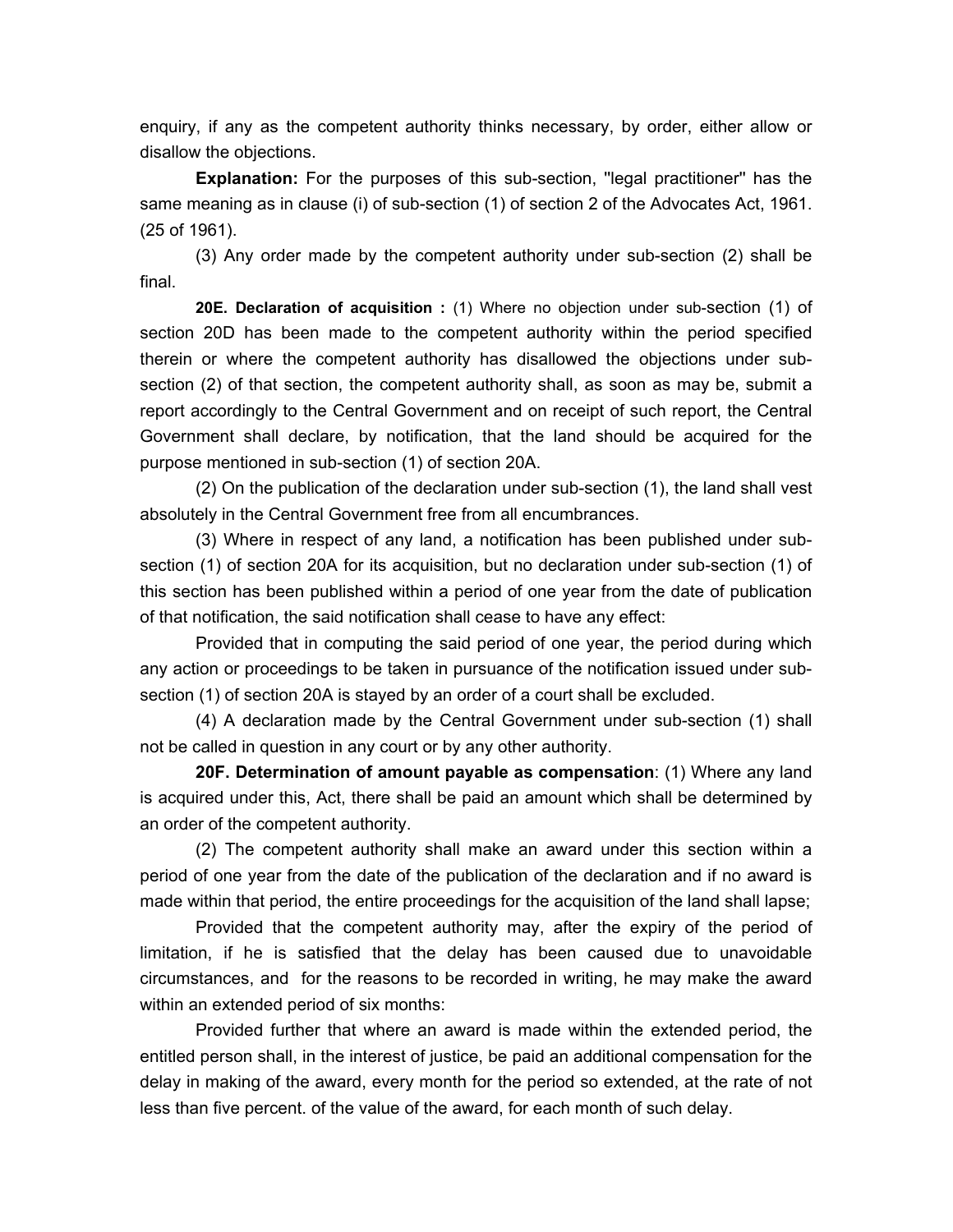(3) Where the right of user or any right in the nature of an easement on , any land is acquired under this Act, there shall be paid an amount to the owner and any other person whose right of enjoyment in that land has been affected in any manner whatsoever by reason of such acquisition, an amount calculated at ten per cent, of the amount determined under sub-section (1), for that land.

 (4) Before proceeding to determine the amount under sub-section (1) or subsection (3) as the case may be, the competent authority shall give a public notice published in two local newspapers, one of which shall be in a vernacular language inviting claims from all persons interested in the land to be acquired.

 (5) Such notice shall state the particulars of the land and shall require all persons interested in such land to appear in person or by an agent or by a legal practitioner referred to in sub-section (2) of section 20D before the competent authority, at a time and place and to state the nature of their respective interest in such land.

 (6) If the amount determined by the competent authority under sub-section (1) or as the case may be, sub-section (3) is not acceptable to either of the parties, the amount shall, on an application by either of the parties, be determined by the arbitrator to be appointed by the Central Government in such manner as may be prescribed.

 (7) Subject to the provisions of this Act, the provisions of the Arbitration and Conciliation Act, 1996 (26 of 1996) shall apply to every arbitration under this Act.

 (8) The competent authority or the arbitrati or while determining the amount of compensation under sub-section (1) or sub-section (6), as the case may be, shall take into consideration-

 (a) the market value of the land on the date of publication of the notification under section 20A;

 (b) the damage, if any sustained by the person interested at the time of taking possession of the land, by reason of the severing of such land from other land;

 (c) the damage, if any sustained by the person interested at the time of taking possession of the land, by reason of the acquisition injuriously affecting his other immovable property in any manner, or his earnings;

 (d) if, in consequences of the acquisition of the land, the person interested is compelled to change his residence or place of business, the reasonable expenses, if any, incidental to such change.

 (9) In addition to the market-value of the land as above provided, the competent authority or the arbitrator, as the case may be,shall in every case award a sum of sixty per centum on such market-value, in consideration of the compulsory nature of the acquisition.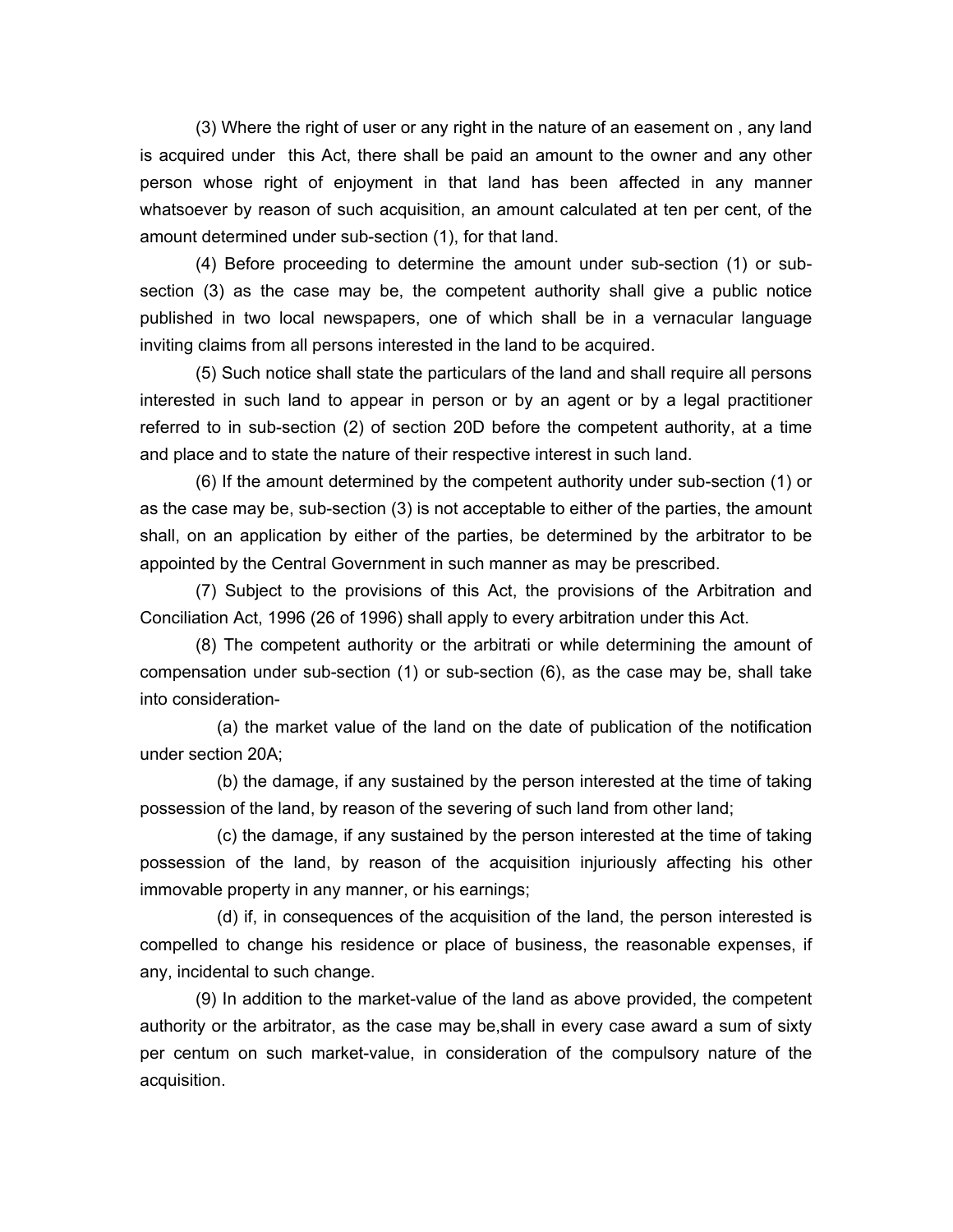**20G. Criterion for determination of market-value of land:** (1) The competent authority shall adopt the following criteria in assessing and determining the market-value of the land-

 (i) the minimum land value, if any, specified in the Indian Stamp Act, 1899, (2 of 1899) for the registration of sale deeds in the area, where the land is situated; or

 (ii) the average of the sale price for similar type of land situated in the village or vicinity, ascertained from not less than fifty percent. of the sale deeds registered during the preceding three years, where higher price has been paid, whichever is higher.

(2) Where the provisions of sub-section (1) are not applicable for the reason that:

 (i) the land is situated in such area where the transactions in land are restricted by or under any other law for the time being in force in that area; or

 (ii) the registered sale deeds for similar land as mentioned in clause (i) of subsection (1) are not available for the preceding three years; or

 (iii) the minimum land value has not been specified under the Indian Stamp Act, 1899 (2 of 1899) by the appropriate authority the concerned State Government shall specify the floor price per unit area of the said land based on the average higher prices paid for similar type of land situated in the adjoining areas or vicinity, ascertained from not less than fifty per cent of the sale deeds registered during the preceding three years where higher price has been paid, and the competent authority may calculate the value of the land accordingly.

 (3) The competent authority shall, before assessing and determining the marketvalue of the land being acquired under this Act-

(a) ascertain the intended land use category of such land; and

 (b) take into account the value of the land of the intended category in the adjoining areas or vicinity,

for the purpose of determination of the market-value of the land being acquired.

 (4) In determining the market-value of the building and other immovable proporty or assets attached to the land or building which are to be acquired, the competent authority may use the services of a competent engineer or any other specialist in the relevant field, as may be considered necessary by the competent authority.

 (5) The competent authority may, for the purpose of determning the value of trees and plants, use the services of experienced persons in the field of agriculture, forestry, horticulture, sericulture, or any other field as may be considered necessary by him.

 (6) For the purpose of assessing the value of the standing crops damaged during the process of land acquisition proceedings, the competent authority may utilise the services of experienced persons in the field of agriculture as he considers necessary.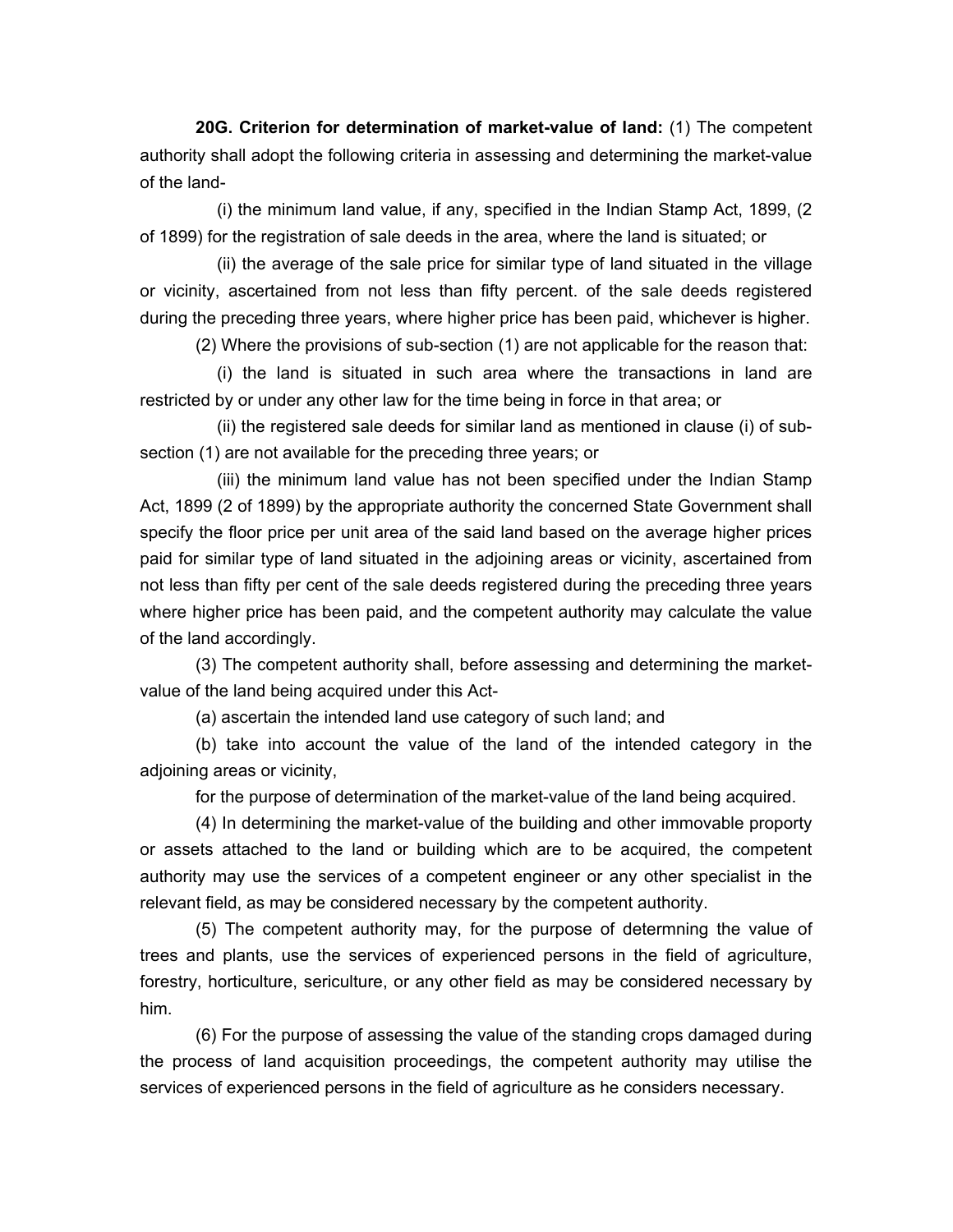**20H. Deposit and payment of amount:** (1) The amount determined under section 20F shall be deposited by the Central Government, in such manner as may be prescribed by that Government, with the competent authority before taking possession of the land.

 (2) As soon as may be after the amount has been deposited under sub-section (1), the competent authority shall on behalf of the Central Government pay the amount to the person or persons entitled thereto.

 (3) Where several persons claim to be interested in the amount deposited under sub-section (1), the competent authority shall determine the persons who in its opinion are entitled to receive the amount payable to each of them.

 (4) If any dispute arises as to the apportionment of the amount or any part thereof or to any person to whom the same or any part thereof is payable, the competent authority shall refer the dispute to the decision of the principal civil court of original jurisdiction within the limits of whose jurisdiction the land is situated

 (5) Where the amount determined under section 20F by the arbitrator is in excess of the amount determined by the competent authority, the arbitrator may award interest at nine percent annum on such excess amount from the date of taking possession under section 20-I till the date of actual deposit thereof.

 (6) Where the amount determined by the arbitrator is in excess of the amount determined by the competent authority, the excess amount together with interest, if any, awarded under sub-section (5) shall be deposited by the Central Government, in such manner as may be prescribed by that Government, with the competent authority and the provisions of sub-sections (2) to (4) shall apply to such deposit.

**20-I Power to take Possession :** (1) Where any land has vested in the Central Government under sub-section (2) of section 20E, and the amount determined by the competent authority under section 20F with respect to such land has been deposited under sub-section (1) of section 20H with the competent authority by the Central Government, the competent authority may, by notice in writing, direct the owner as well as any other person who may be in possession of such land to surrender or deliver possession thereof the competent authority or any person duly authorised by it in this behalf within a period of sixty days of the service of the notice.

 (2) If any person refuses or fails to comply with any direction made under subsection (1), the competent authority shall apply-

 (a) in case of any land situated in any area falling within the metropolitan area, to the Commissioner of Police;

 (b) in case of any land situated in any area other than the area referred to in clause (a), to the Collector of a district.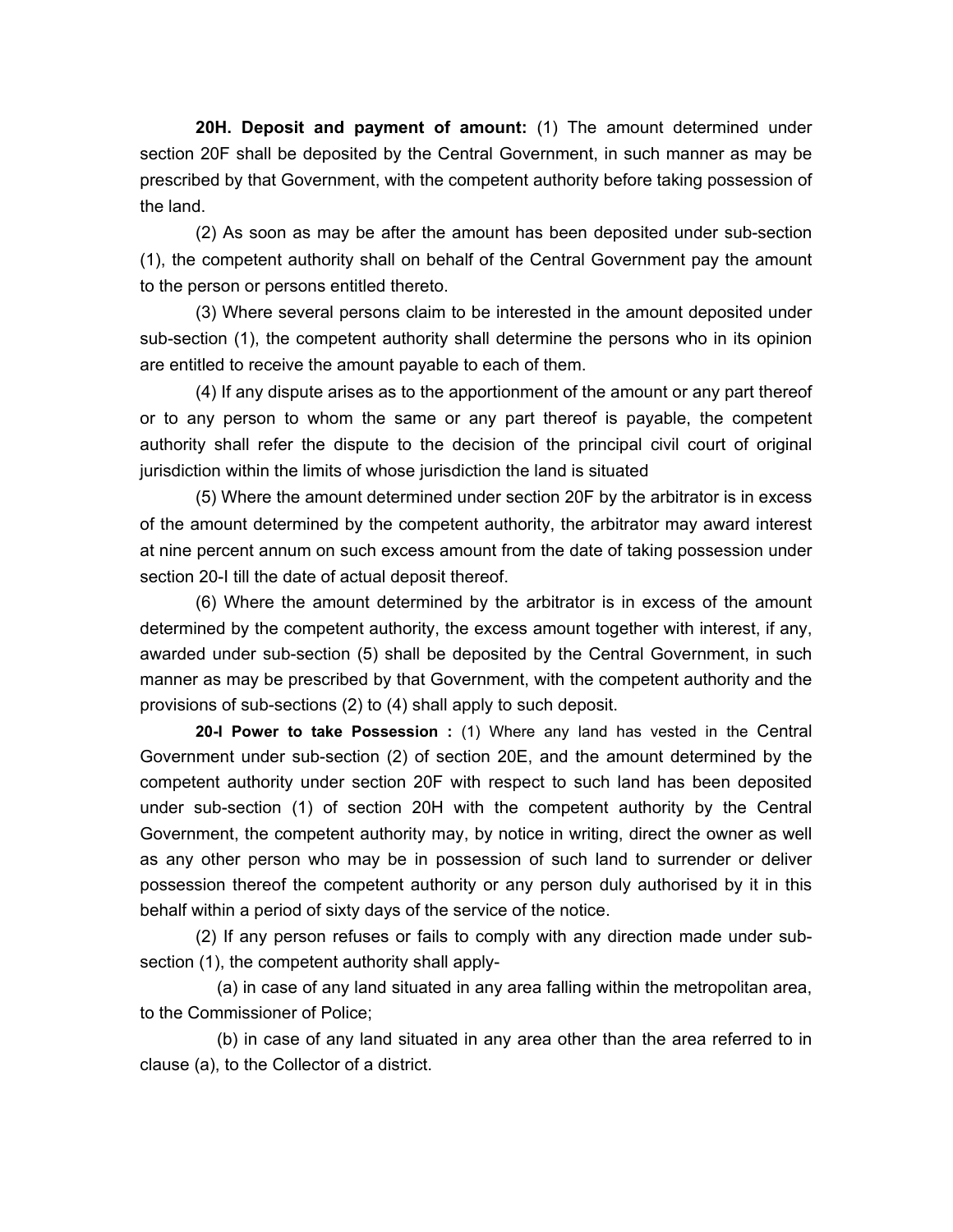and such Commissioner or Collector, as the case may be shall enforce the surrender of the land, to the competent authority or to the person duly authorised by it.

**20J. Right to enter into land where land has vested in Central Government:** Where the land has vested in the Central Government under section 20E, it shall be lawful for any person authorised by the Central Government in this behalf, to enter and do other act necessary upon the land for carrying out the building, maintenance, management or operation of the special railway project or part thereof for any other work connected therewith.

**20K. Competent authority to have certain powers of civil court:** The competent authority shall have, for the purposes of this Act, all the powers of a civil court while trying a suit under the Code of Civil Procedure, 1908 (5 & 1908) in respect of the following matters, namely:

 (a) summoning and enforcing the attendance of any person and examining him on oath;

(b) requiring the discovery and production of any document;

(c) reception of evidence on affidavits;

(d) requisitioning any public record from any court or office;

(e) issuing commission for examination of witnesses.

**20L. Utilisation of land for the purpose it is acquired:** (1) The land acquired under this Act shall not be transferred to any other purpose except for a public purpose, and after obtaining the prior approval of the Central Government.

 (2) When any land or part thereof acquired under this Act remains unutilised for a period of five years from the date of taking over the possession, the same shall return to the Central Government by reversion.

**20M. Sharing with landowners the difference in price of a land when transferred for a higher consideration:** Whenever any land acquired under this Act is transferred to any person for a consideration, eighty per cent of the difference in the acquisition cost and the consideration received which in no case shall be less than the acquisition cost, shall be shared amongst the persons from whom the lands were acquired or their heirs, in proportion to the value at which the lands were acquired and for the purpose, a separate fund may be maintained which shall be administered by the competent authority in such manner as may be prescribed by the Central Government.

**20N. Land Acquisition Act 1 of 1894 not to apply** :Nothing in the Land Acquisition Act, 1894 shall apply to an acquisition under this Act.

**20-O. Application of the National Rehabilitation and Resettlement Policy, 2007 to persons affected due to land acquisition:** The provisions of the National Rehabilitation and Resettlement Policy, 2007 for project affected families, notified by the Government of India in the Ministry of Rural Development vide number F. 26011/4/2007